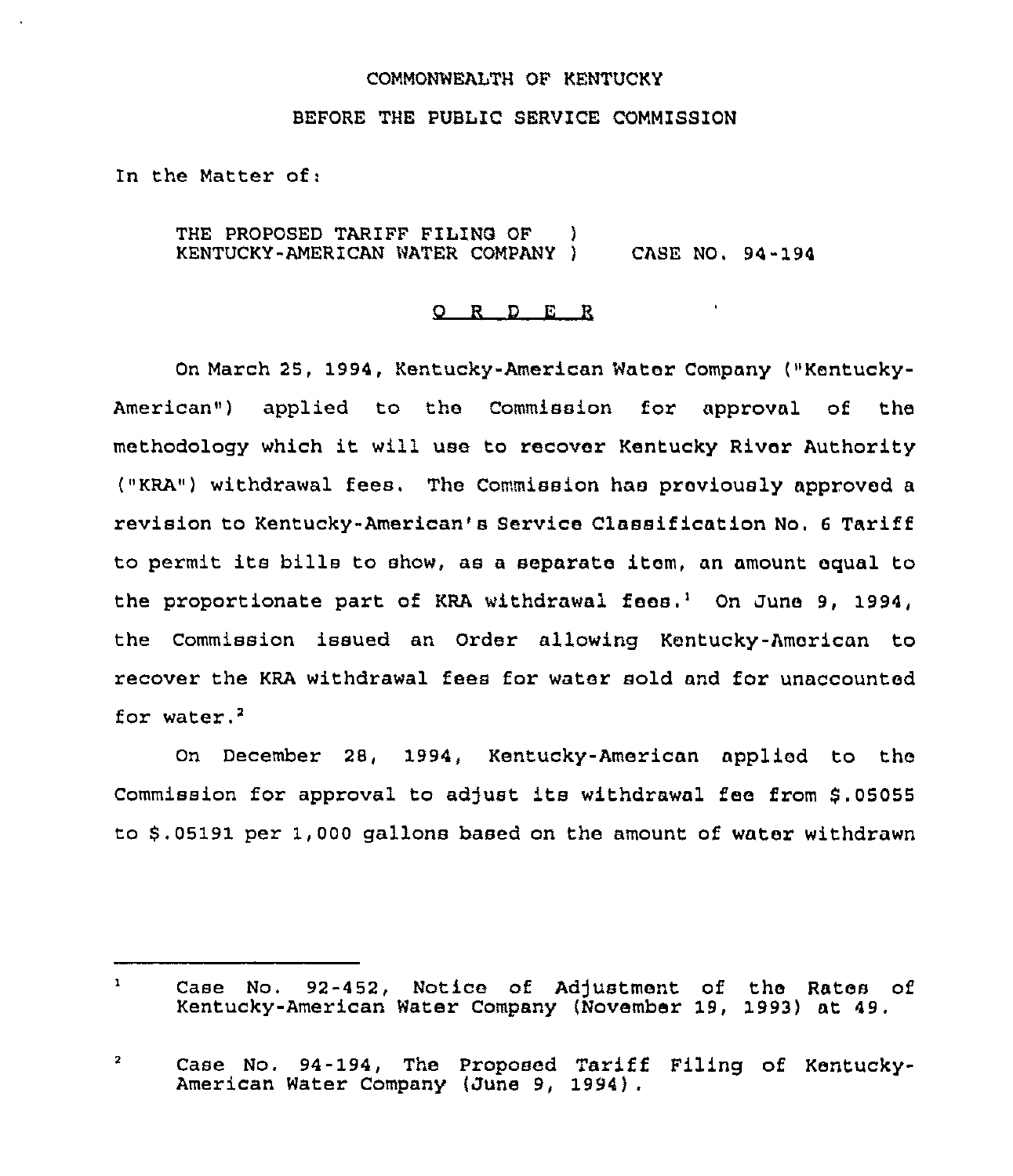from the Kentucky River and transforred to ita Jacobson Reservoir during 1994.'

The Commission finds that:

1. Kentucky-American's proposed adjustment should be approved.

2. Kentucky-American should maintain records of its collections under its Service Classification No. 6 Tariff for KRA withdrawal foos.

3. Any over- or under-recovery of such fees shall be addressed in Kentucky-American'a next general rate case,

IT IS THEREFORE ORDERED thati

 $\mathbf{1}$ 

1. Kentucky-American is authorized to charge <sup>a</sup> rate of \$ .05191 pcr 1,000 gallons of water under ito Servico Classification No. <sup>6</sup> Tariff for KRA withdrawal fees.

2. Kentucky-American shall maintain <sup>a</sup> record of its collections under its Sorvico Classification No. <sup>6</sup> Tariff for KRA withdrawal foes.

3. Kentucky-American shall advise the Commission of any change or revision in KRA withdrawal fees.

<sup>\$</sup> 289,891 (estimated KRA withdrawal fee) <sup>+</sup> 5,584,338,000 gallons (estimated water sold) =  $$.05191$  per 1,000 gallons.